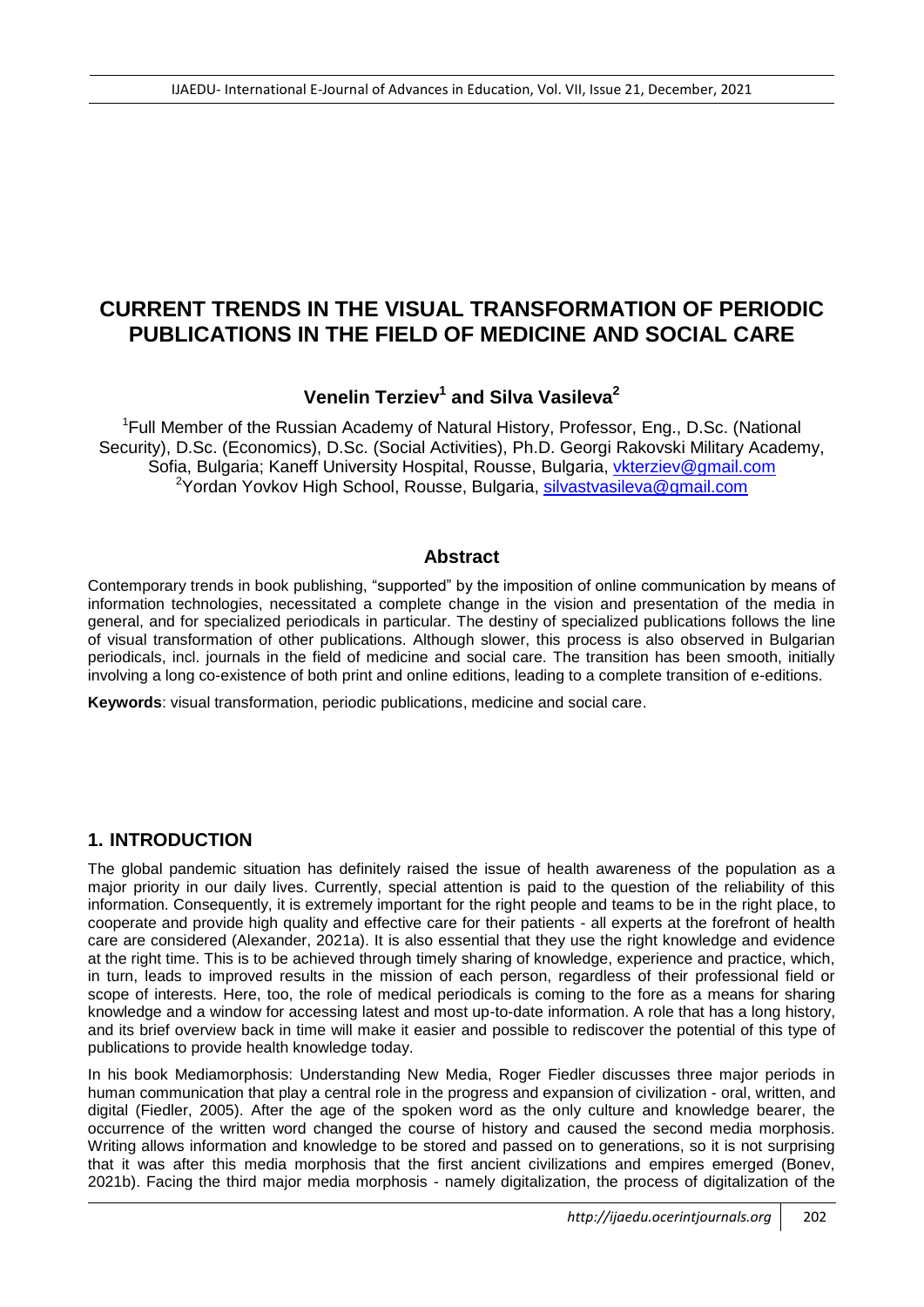media has begun, including printed editions. Threatened with extinction, as their very medium of information - paper - is being replaced by digital medium, they are increasingly being distributed online. The new media, to which the printed periodicals quickly turned, have a completely different language and require their authors to communicate with the users through its means of communication and expression (Bonev, 2021b).

# **2. CURRENT TRENDS IN THE VISUAL TRANSFORMATION OF PERIODIC PUBLICATIONS IN THE FIELD OF MEDICINE AND SOCIAL CARE**

Contemporary trends in book publishing, "supported" by the imposition of online communication by means of information technologies, necessitated a complete change in the vision and presentation of the media in general, and for specialized periodicals in particular. The destiny of specialized publications follows the line of visual transformation of other publications. Although slower, this process is also observed in Bulgarian periodicals, incl. journals in the field of medicine and social care. The transition has been smooth, initially involving a long co-existence of both print and online editions, leading to a complete transition of e-editions.

#### **2.1. Publications in Traditional Format**

According to the electronic catalogue of the National Library "St. St. Cyril and Methodius" from 2000 to May 2021, 82 medical journals have been published in Bulgaria, 11 of which ceased being published. Out of all 82 titles, only one - Prevention and Rehabilitation, is issued on a portable electronic medium CDR. For the rest of the titles, it is noticeable that most of them continue to be published only on paper. Nineteen publications have their own website or other platform - most often of the institution or organization they belong to, where only primary bibliographic information is published: editorial team, reviewers, authors, leading titles, etc. Such are the journals Modern Medicine, Health and Science and others.

Contemporary Medicine journal was established in 1950 as a successor to the journal Medical Chronicles, which had inherited in 1948 the periodical of the then Medical Union. It is a multidisciplinary journal with a scientific and educational character, with the longest history in the medical periodical press. Today, the journal is a fact thanks to the ambition of the Union of Medical Specialists (SBMS). Contemporary Medicine concept is based on the real need for modern knowledge in the field of medicine and the need for its practical application in term of health promotion, prevention, medical ethics and health care. The editorial board includes prominent leading Bulgarian specialists and academic staff working in various medical fields. The editor-in-chief is Prof. Dr. Boris Bogov - Executive Director of Alexandrovska University Hospital. The prominent specialist was a national consultant in nephrology in the period 2016 - 2018, and since 2018 he has been chairman of the Expert Council on Nephrology under the Ministry of Health. Since 2016 he has been Chairman of the Standing Committee for Health and Sports at the National Agency for Evaluation and Accreditation.

The journal covers almost all branches of medicine - from "exotic" aviation, marine and space medicine to the well-known radiology and rheumatology. Information about the journal can be found on the website of the Union of Bulgarian Medical Specialists and the Union of Bulgarian Medical Societies. A future goal of this magazine is to get published in a digital format and thus reaching the target audience more effectively and increasing the specific qualification in the field of medicine and public health of a wider range of health professionals. There is no electronic archive of the publication.

Health and Science magazine began to get published in 2011 by Yordanka Filaretova Medical College at the Medical University, Sofia. The Publishing Board and the Editorial Board include specialists from various fields of preclinical and clinical medicine, health promotion and prevention, health care, medical ethics, public health, health management and administration. The publication is multi-profile, and the purpose of its publishers is to be a source of professional information for education, science-based prevention, treatment and rehabilitation of diseases and research in the field of medical sciences and health system.

The publication prints interesting clinical cases, modern knowledge, current scientific projects and discused issues and opinions in the field of medical sciences. In the regular rubrics of the magazine, readers can find clinical reports, scientific articles, research, analysis, reviews, regulations, current information about published textbooks, manuals and more.

The magazine is published only in traditional format.

# **2.2. Mixed Type Editions**

Most of the editions are of mixed type - published in traditional and digital format. Here we will focus on two of them, and through them we'll try to represent the most typical ones of the mixed type.

Medical Meridians Magazine: Magazine for Strategic Health Management was founded in 2010 by Prof.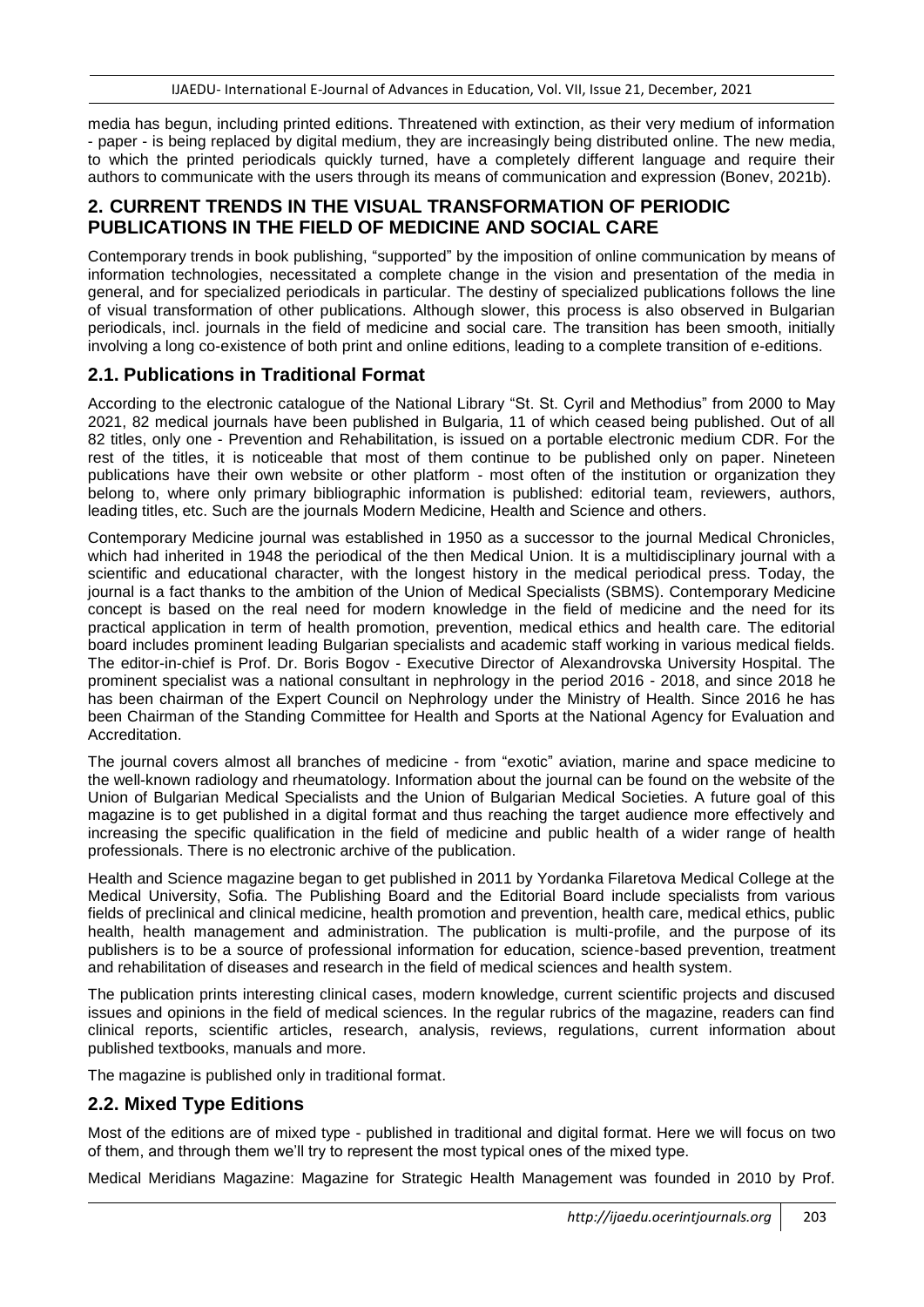Veselin Borisov, MD. and Assoc. Prof. Petar Gornenski, Ph.D. It is a publication of Balkan History and Philosophy of Medicine Association and Sustainable Development Center. The journal 's editor-in-chief is Acad. Prof. Veselin Borisov - Doctor of Medical Sciences, Professor of Social Medicine, Health Policy and Management at Sofia Medical University - Faculty of Public Health. Medical Meridians is published with the expert partnership of the Faculty of Public Health - Sofia. Each issue has a separate topic, usually authored by a representative of the editorial team, and features 8 to 10 original articles.

The journal is referenced in Advances in Bulgarian Science and is registered in the National Center for Information and Documentation (NACID).

Military Medicine Journal is the official publication of the Military Medical Academy and the Bulgarian Scientific Society of Military Medicine. It has been published since 2003. Its first editor-in-chief is Brigadier General Associate Professor Stoyan Tonev, and since the third issue of 2017 the editor-in-chief has been Major General Prof. Dr. Ventsislav Mutafchiiski, MD, FACS. General Ventsislav Mutafchiiski is also the Head of the National Operational Headquarters for Fight with Coronavirus Pandemic in Bulgaria.

The narrow professional orientation has also determined the ever-present sections in the magazine. Rubrics such as "Reviews", "Cases from Practice", "Current Diagnostic and Treatment Problems" can be found from the first to the latest issue of the magazine.

It is characteristic of both editions - Medical Meridians: Journal of Strategic Health Management and Military Medicine that the digital versions are completely identical to the printed ones. Maintaining a digital archive practically duplicates paper. The issues lack interactive links from the content, as well as internal links. However, digital versions make it easier for readers to use them and search data and also help promote authors and their publications.

#### **2.3. Editions in Digital Format**

Economic prerequisites are one of the main reasons for the transition from traditional to digital versions of publications. But there are a number of other reasons for the widespread popularity of online publications among consumers:

- − Interactivity;
- − Possibility for personalized content;
- − 24-hour publication of up-to-date information;
- − Possibility to update the published materials;
- Access to the entire archive of the publication;
- − Easier access to required information;
- − Multimedia content;
- − Notifications on user-defined topics. (Bonev, 2021b)

These advantages are forcing more and more publishers to abandon print media in favour of online versions. Online publishing is supporting another positive trend in the development and validation of specialized journals, namely their inclusion in reference bibliographic or full-text databases, which in turn increases the visibility of authors and publications. It is an interesting fact that despite their inclusion in global information resources, online publications remain outside the catalogue of the national bibliographic agency.

Of the specialized publications in the field of medicine, magazines in digital format only are not yet a mass phenomenon. Despite the mandatory legalization registration of each publication, the ISSN system still lacks statistics on publications.

Occupational Health and Safety Magazine is a publication of the National Centre for Public Health and Analysis of the Centre for International Information on Occupational Safety and Health of the International Labour Organization (ILO CIS Centre). This is a highly specialized scientifically applied publication in the field of health and safety at work and aims to popularize and promote research on risk factors for health and safety at work, assessment and control of health risks, problems of occupational health services; good practices and policies for the prevention of accidents at work, occupational and work-related diseases, promotion of health and workability. The journal publishes reviews, scientific articles, good practices, methodological materials, opinions, announcements of events, new books and more.

The editor is Assoc. Prof. Katya Vangelova, Ph.D. - Head of the Occupational Health Department at the National Centre for Public Health. The institutional nature of the publication determines its authors and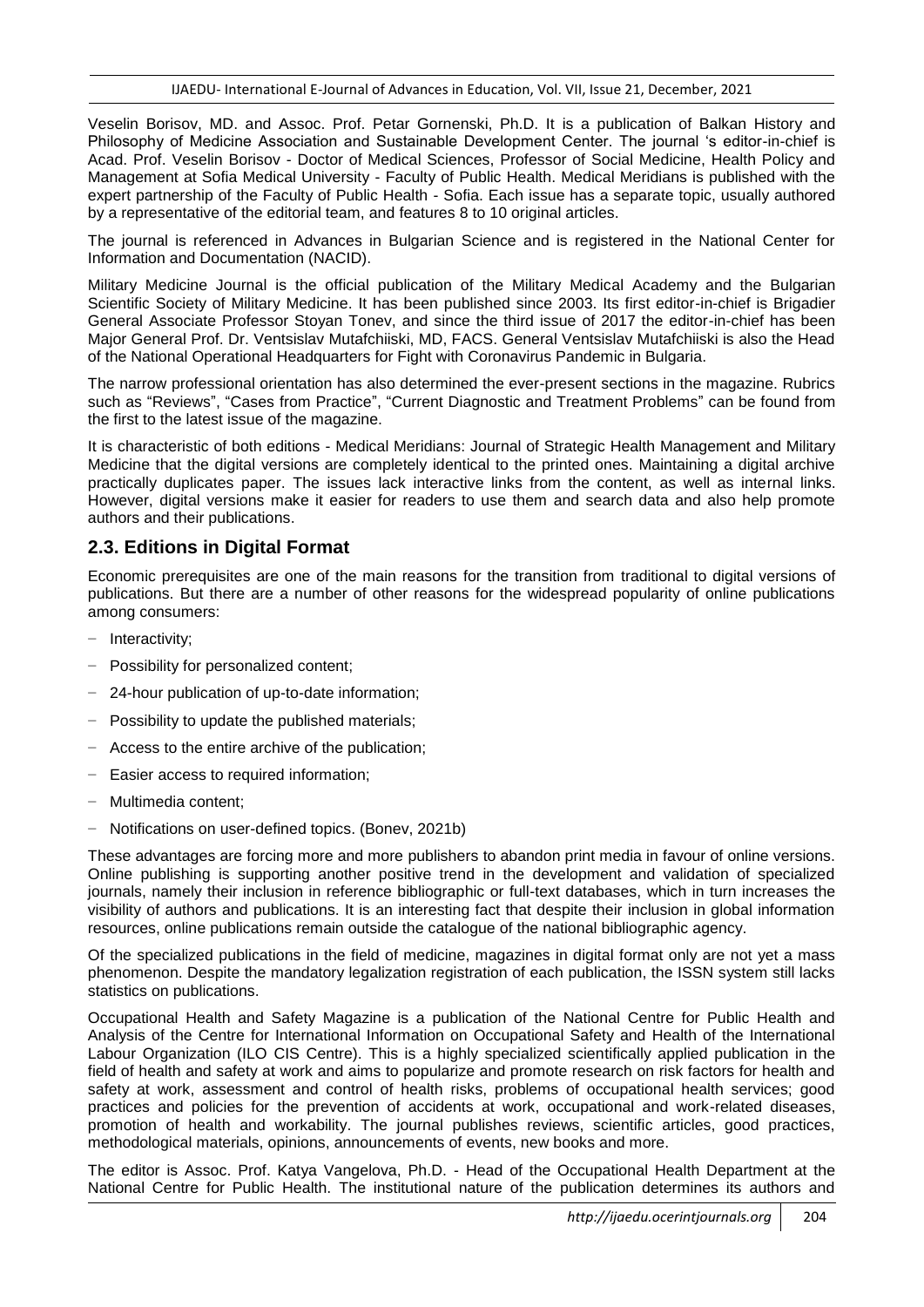affiliates - these are mainly employees of the centre, and the topics cover issues related to night work, working capability and the factors that affect it, assessment of working capability and more.

It has been published since 2015 in Bulgarian and only in digital format.

Bulgarian Journal of Public Health is an official publication of the National Centre for Public Health and Analysis. The publication is bilingual, multidisciplinary and includes publications in the field of health policy and practice, health management and economics, epidemiology of non-communicable and communicable diseases, public health, health promotion and disease prevention, environment and health, occupational medicine, food and nutrition, crisis situations and public health, mental health. The magazine provides a forum for discussion on current issues of public health in Bulgaria, Europe, USA and other countries. Materials on current topics, studies, synopses and reports from international and national scientific forums and round tables are also published in special appendices. The journal aims to popularize and promote research, good practices, policies, governance and public health education.

Bulgarian Magazine for Public Health has been published since 2009. Its editor-in-chief is Prof. Dr. Petko Salchev, MD. The International Advisory Board includes scientists from the United States, the United Kingdom, Portugal, Macedonia and others. The magazine is published in 4 books a year and is published only in digital format.

Both magazines - Occupational Health and Safety Magazine and Bulgarian Magazine for Public Health - are publications of the same organization and have a similar visual layout. Both editions lack in-text links and hyperlinks.

The publication of two new electronic magazines in the field of healthcare has recently started in Bulgaria. The choice of titles is determined by the similar innovative approach in the choice of format by the teams and at the same time - the different fate of the two editions.

Bulgarian Science and Medicine Magazine is a project of a team that has been disseminating scientific and popular science information for 11 years, publishing Nauka Magazine. In 2016, an online publication dedicated entirely to medicine was launched, namely the magazine Bulgarian Science and Medicine. The journal is an extension of their work as a scientific information portal. The e-version of the publication provides an opportunity for all interested readers to use the reading materials after making a paid registration. The editor-in-chief of the magazine is Petar Teodosiev, who is also the editor-in-chief of Bulgarian Science and Nauka.bg. In the introductory article of the magazine's first issue, the editor-in-chief defines the profile of the publication as "… suitable not only for specialists but also for anyone interested in modern medicine, regardless of age, profession and education." Aimed at the younger audience interested in the achievements of modern medicine, the journal is richly illustrated, and the format uses the advantages of modern technology - the publications are online and can be read after paid registration. As a part of its innovative practice, aimed at expanding access to materials for the visually impaired, issue # 9 of the publication is the first audio number available in MP3 format.

Despite the innovative approach and ambition of the young team, the magazine stopped being published in 2018.

In 2020, the first issue of the Scientific electronic journal Society and Health was published. The magazine is institutionalized at the Kaneff University Hospital in the city of Ruse (Bulgaria). The editor-in-chief of the magazine is Professor, D.Sc. (National Security), D.Sc. (Economics), D.Sc. (Social Activities), Eng.Venelin Terziev, and the editorial team includes representatives of 23 research institutes and universities from 8 countries.

The publication is a scientific platform for sharing knowledge, achievements and experience of researchers from different countries and fields of knowledge and provides an opportunity for doctors, researchers, PhD students, postgraduates and habilitated specialists from the University Hospital and other institutions and countries as well as areas of knowledge, to have a best opportunity for a quick access to publish their research and studies. The 4 issues of the magazine published so far include articles by more than 100 authors from over 10 countries.

The interdisciplinary nature of the publication allows it to publish articles related to social, social, economic sciences, administration and management, social activities, pedagogy and medicine. This is an opportunity for many scholars and researchers to be able to submit their drafts of interdisciplinary character or covering strictly profiled subject.

The initial decision, taken by the editorial team, to publish the magazine only online determines the visual layout of the publication. Publishing it through an online publishing platform provides this opportunity for an